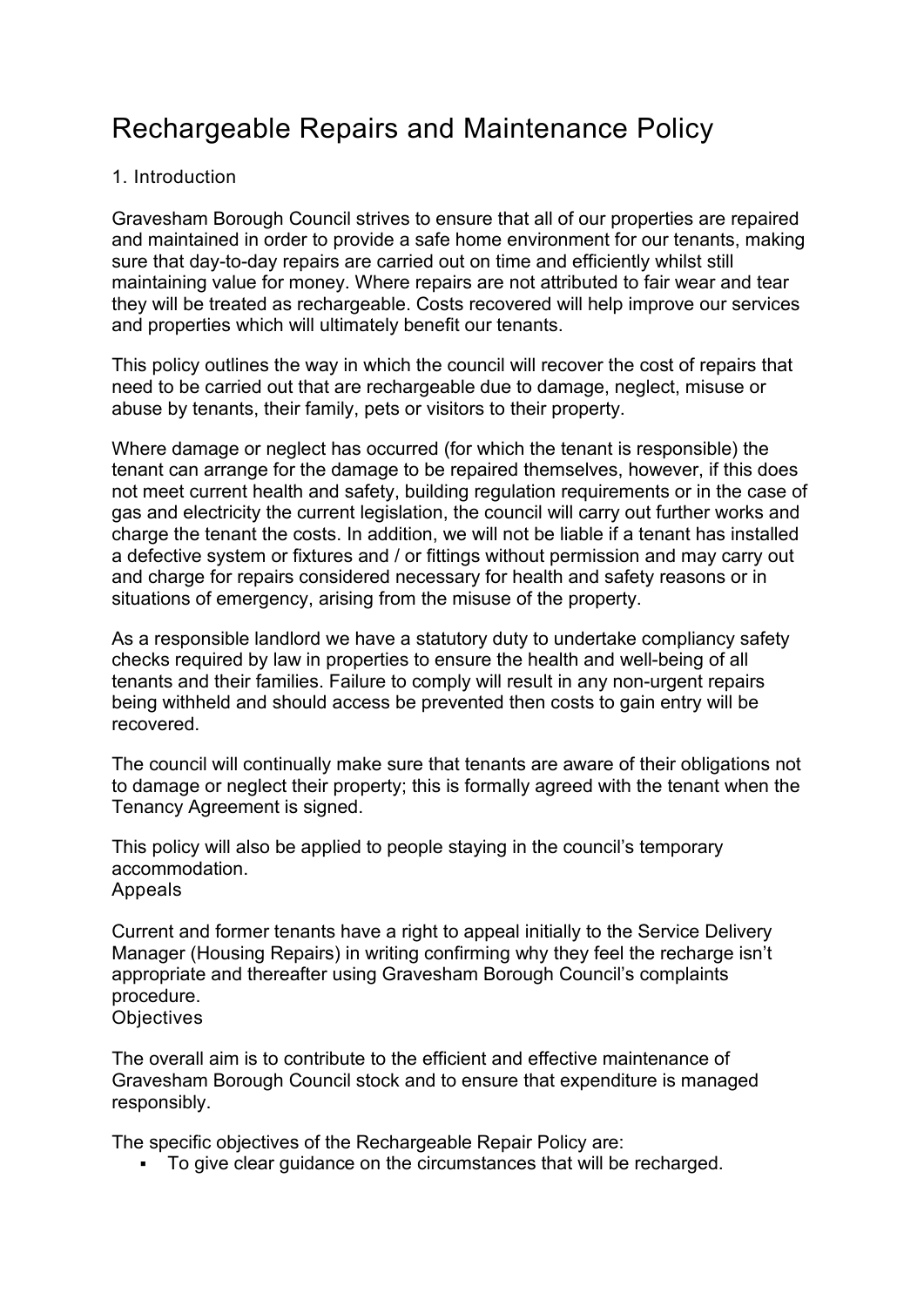- To outline the process of recharging for repairs.
- To outline the basis for calculating the recharge.
- To inform tenants of payment arrangements.
- To inform tenants of the action Gravesham Borough Council will take if payment is not made.

#### The Legal Framework

The Tenancy Agreement signed by the tenant and Gravesham Borough Council sections 2.2 and 3.4, plus the accompanying Repair Handbook confirms:

Tenants have the right to have repairs carried out to their homes under Section 96 of the Housing Act 1985 (as amended) and the regulations made under it apply to this agreement.

The council will make good and charge you with the cost of any repairs needed due to neglect, negligence or wilful damage by the tenant, member of the household, pets or visitors

#### *Related Policies and Legal Requirements*

In developing this policy, the following relevant legislative requirements have been reviewed:

- Housing Act 1985, 1988, 1996
- **Landlord and Tenant Act 1985 1987**
- **Equality Act 2006**
- Human Rights Act 1998
- Anti-Social Behaviour Act 2003
- The Gas Safety (Installations and Use) Regulations 1998
- The Lifting Operations and Lifting Equipment Regulations 1998
- The Control of Asbestos Regulations 2012
- Electrical Testing (BS7671 17th Edition of the IET Regulations 2008 amended 2011, 2013 & 2015)
- Gravesham Borough Council's tenancy agreement
- **Homeless Reduction Act 2018**

#### 2. Reasonable Charges

Charges will be fair and accurate and will be supported (where possible) by sufficient documentary evidence to clearly identify the reason for the recharge. Tenants who are to be recharged should be told the reason as to why as early as possible in the process.

To ensure consistency as to the amount tenants are to be charged, standardised costs have been identified for each repair, which include VAT at the current rate. However costs may vary from property to property and where this is the case tenants will be notified. The list of costs will be reviewed on an annual basis.

Before a recharge invoice is raised, the circumstances of the person to be recharged should be considered, taking into account the protected characteristics under the Equality Act 2010 as well as their vulnerability and whether proceeding with the charge is appropriate and in the council's best interests. Such as: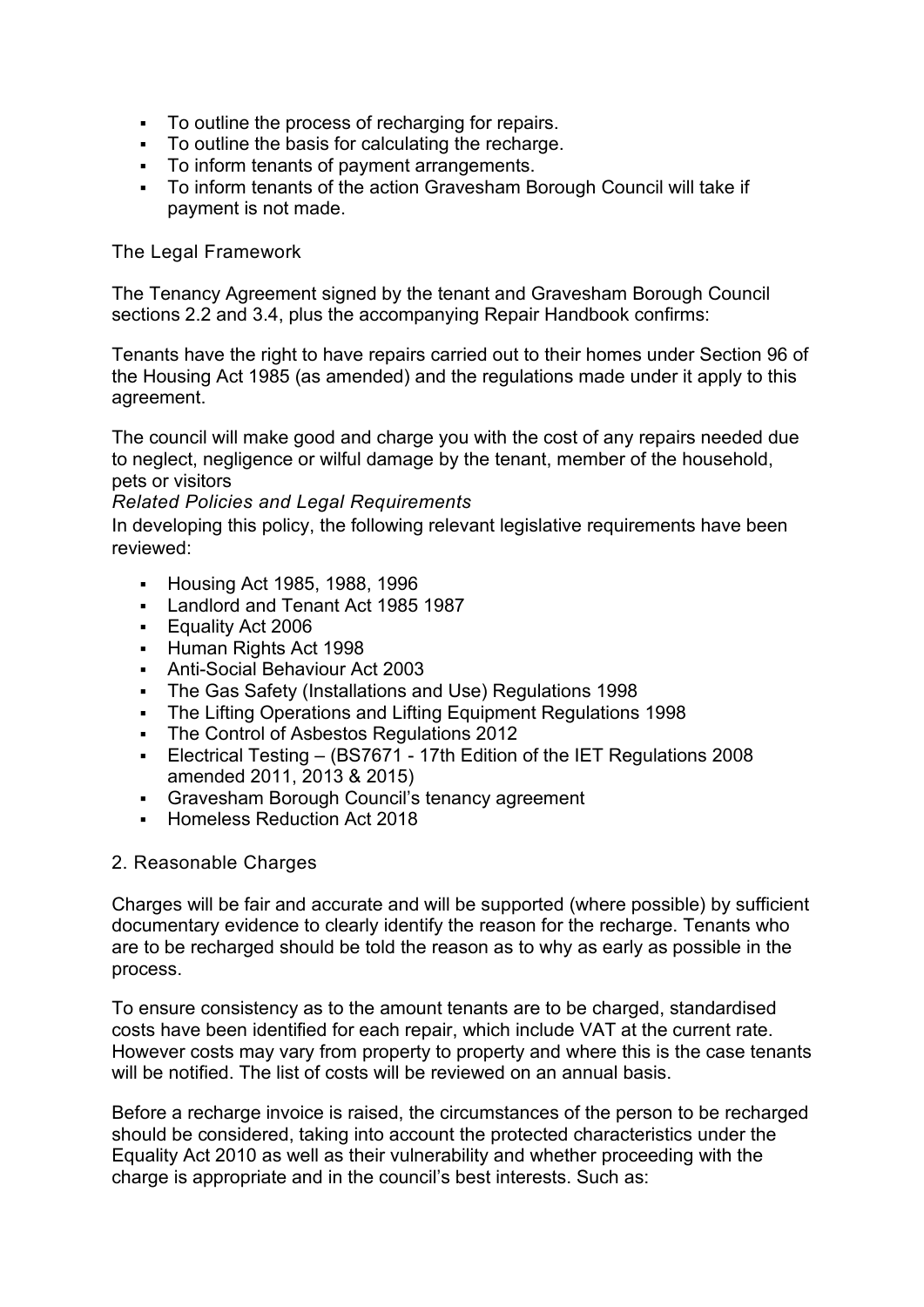- An incident of domestic violence.
- **Disability**
- Tenants with mental health issues who are unable to take responsibility for their actions.

The list is not exhaustive and each case will be considered on an individual basis. At no point should the completion of a repair be delayed as the decision not to recharge would be expected to be taken in the minority of cases only.

Where the decision is taken not to recharge, a record should be kept on the relevant electronic system in order to provide an accurate audit trail of the decision made.

# 3. Repeat Offenders

We will review the previous repair recharge history and tenants who are regularly damaging their property are in breach of their tenancy/ license and the council may take further legal steps such as seeking an injunction, possession proceedings and/ or recovery action. Examples of this may be:

- Where actions by the tenant pose a risk to people or property, for example unauthorised alterations to the gas or mains electrical supply.
- Where damage is wilful and extensive.
- Where there has been history of neglect over a period of time.

# 4. Circumstances for Recharging

Generally we will be made aware of a potential recharge in the following ways:

- Repairs identified by the Repairs Administration team as rechargeable when the tenant contacts the council to request a repair.
- Rechargeable repairs identified by an Operative / Inspector / Supervisor or Manager when attending a property for an inspection, scheduled maintenance, or a request by the tenant for a repair to be carried out at their home.
- Rechargeable repair job identified because of action taken by a third party, for example Kent Police.
- Rechargeable repairs identified by any Housing Officer following a visit to a tenant's home.
- Rechargeable repairs identified as part of a Pre-Void or Void Inspection.
- Rechargeable repairs identified as part of a Mutual Exchange Inspection
- When access to the property is denied to carry out statutory health & safety compliance checks.

More Information [Rechargeable work in a tenanted property](https://www.gravesham.gov.uk/home/about-the-council/policies-strategies-open-data/policies/rechargeable-repairs-and-maintenance-policy/circumstances-for-recharging/appendix-1) [Recharges that may apply upon termination of tenancy](https://www.gravesham.gov.uk/home/about-the-council/policies-strategies-open-data/policies/rechargeable-repairs-and-maintenance-policy/circumstances-for-recharging/appendix-2)

5. Payments for Rechargeable Repairs

If a tenant contacts the Repairs Administration team and they advise that they need a repair which is deemed as rechargeable, the officer will advise of the charge and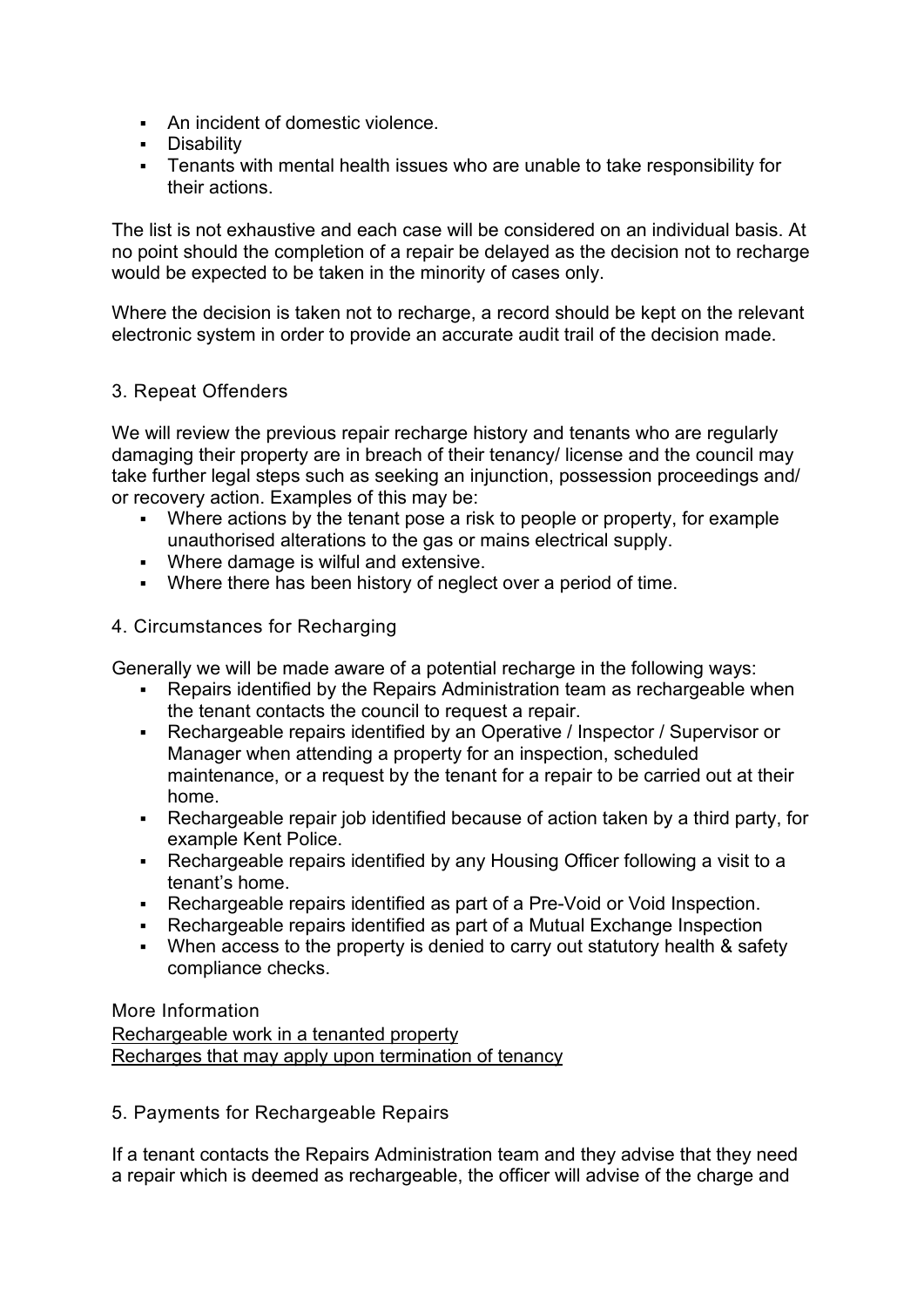give indicative costs of the repair and that these could increase should it be a bigger job, in terms of time and materials, than first anticipated.

Payment for non-essential repairs would normally be expected to be paid in full (by debit/credit card over the phone) before any works are undertaken. If works are required in an emergency situation because of for example, a Health and Safety issue, a request will be made for the payment to be made in advance, however if this is not possible, arrangements should be made for an agreed lump sum to be paid to acknowledge the debt and an invoice sent to the tenant for the remainder of the debt to be paid within 28 days. In exceptional circumstances the work may be carried out without a deposit but an invoice will still be issued to the tenant for full payment. This is usually in relation to a health and safety issue or the risk of the repair causing further damage to the property, such as gas/electrical installations, smoke detectors, water leaks etc.

An administration fee will be added if the tenant is unable to pay up front which will cover any costs incurred from processing and managing payments. This will be £15 if the repair is under £150 or 10% if the repair is £150 or over.

If the tenant wishes to complete the work themselves they will be given an agreed timescale in which to complete the work and a letter will be sent to the tenant detailing this and confirming that a member of Repairs or a Housing Officer will visit to inspect the work on a specified date. If the work has not been started or is not to the required standard, this will be referred to housing management to decide on the appropriate course of action.

If a tenant fails to pay the cost of the rechargeable repair within an agreed time period then the council may decide not to carry out any non-essential repairs on their property and may also remove them from any improvement programmes such as kitchen and bathroom renewal.

#### 6. Rechargeable costs

When a tenant prevents access to the property for a statutory Health & Safety compliance check to be carried out, the council will give notice that they will be applying to Medway Magistrates Court for a Rights of Access Warrant. Once the warrant has been issued further notice will be given of the council's intention to force entry into the property to carry out the statutory compliance check. The tenant will be charged for the costs of obtaining the warrant and the forced entry which can be up to £300.

#### 7. Identified repairs

If it is evident that the repair is required because of neglect and not fair wear and tear, the tradesperson will inform the tenant that the repair will be rechargeable before carrying out any work.

If leaving the repair would pose a health and safety risk to the tenant and their family such as gas/electrical installation, they would inform the tenant that the repair will be completed as planned and at a later date they will receive an invoice for the works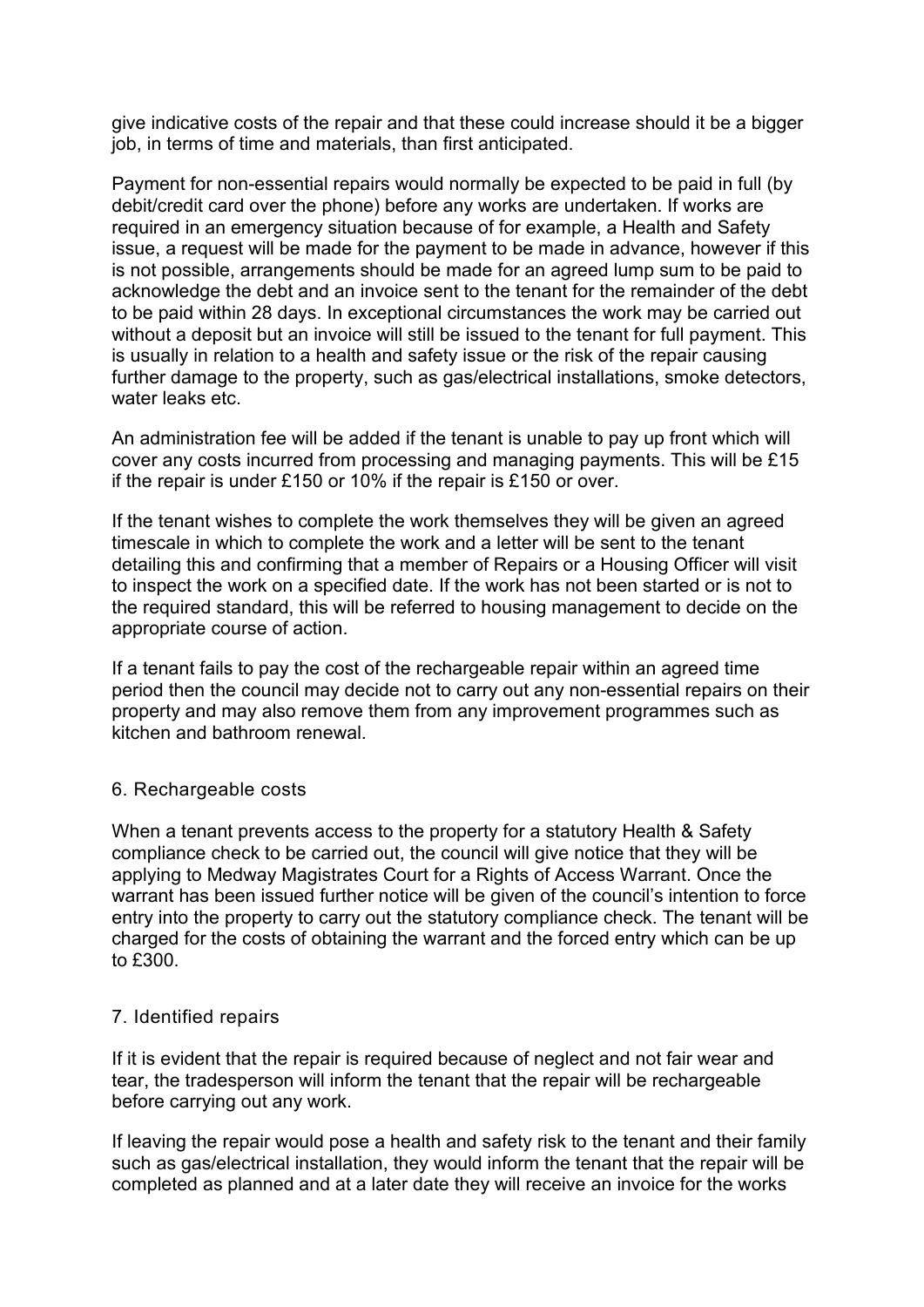that have been carried out. The tradesperson will take the relevant before and after photos of the repair.

If the repair does not pose a health and safety risk, the tradesperson will confirm with the tenant that they are happy for the work to go ahead and they will ask the tenant to make contact with the Repairs Administration team to make the necessary payment. The tenant will also be required to sign a consent form on an electronic device used by the tradesperson.

#### 8. Out of Hours Repairs Service

The council considers an emergency to be where there is immediate danger to a person or serious risk of damage to the property, and therefore the tenant must ensure this applies before reporting a repair as an emergency.

Where the council have attended as a matter of urgency i.e. treated the matter as an emergency upon the request of the tenant and subsequently find that the repair did not qualify as an emergency, the council reserve the right to recharge the tenant £40. This will increase to £90 during out of hours.

#### 9. Missed and Wasted Appointments

Tenants will be advised when rearranging a missed appointment that three missed appointments within a six month period will result in a recharge of £40 and will apply to all of the services that DSO Building Management offer such as Responsive Repairs, Planned Work and Servicing.

The council may also charge where operatives have attended but when the appointment has been wasted for any reason such as no responsible adult being present, the area wasn't cleared in order for the work to proceed or where there was no money on the electric meter.

The council will also compensate the tenant £40 if the council fail to keep three consecutive appointments with the tenant and have not notified them in advance. This will only include missed appointments for a scheduled inspection or repair and not emergency appointments. It will also only cover where we have needed to access the property to carry out the work and not communal repairs. It will not cover missed appointments which were outside of the council's control, such as adverse weather conditions, extreme traffic, staff sickness etc.

Tenants will only be eligible to claim compensation for missed appointments if they do not have any outstanding debt across all of the services the council provides.

#### 10. Mutual Exchanges, Transfers and Right To Buy

If rechargeable repairs are identified in either or both parties properties during the mutual exchange process, conditional approval will be given. Final approval will not be given until the rechargeable items have been repaired or renewed. Prior to final approval, a member of the Repairs team will visit the property / properties to inspect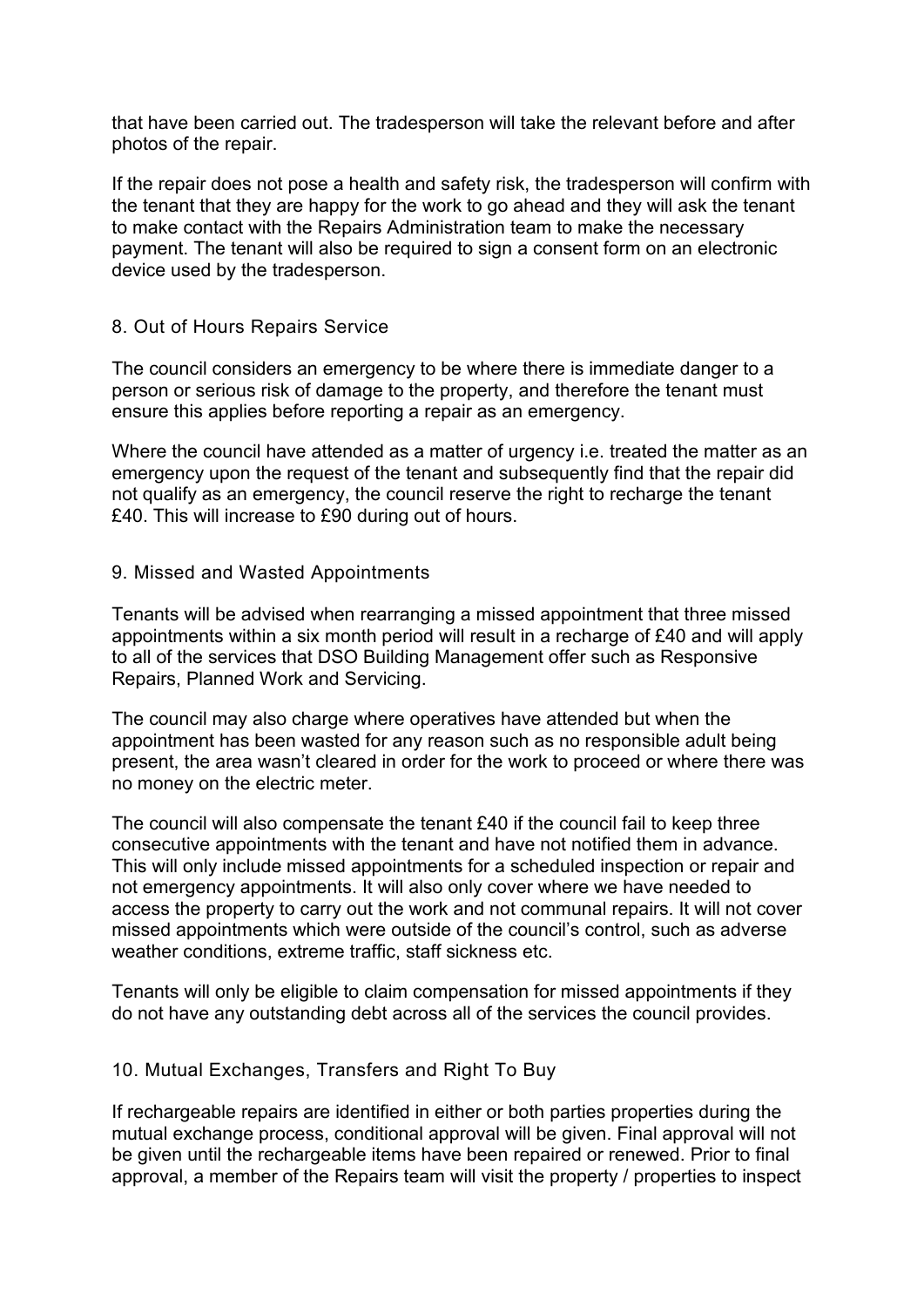the work to ensure that it has been completed to a satisfactory standard. Checks should also be made of outstanding rechargeable debts when a request for a Mutual Exchange is received and conditional approval will not be given until the debts have been cleared in full.

Immediately following the successful bid for a vacant property, the transfer tenant's current property will be inspected. Transfers will be withheld unless the tenant accepts full responsibility for any rechargeable repairs, including poor decorative condition, and makes payment in full or undertakes the necessary works within two weeks. This policy may be waived at the discretion of the Assistant Director (Housing) where the transfer involves a vulnerable person, or the tenants are moving under the incentive scheme from larger to smaller accommodation. The transfer should not be granted until the costs have been paid or the repairs have been carried out to the council's satisfaction.

Any decision to suspend the transfer will be taken in line with the council's Allocations Policy and will be on a case by case basis.

A tenant who is looking to complete the purchase of their home under the 'Right to Buy' scheme will be requested to clear their debt prior to the purchase being completed.

#### 11. Rechargeable repairs Void Inspection.

When a tenant gives notice to end their tenancy, arrangements will be made with a Housing Officer for a pre-termination inspection to be carried out. This inspection will identify any repairs that cannot be classified as fair wear and tear, and are therefore the responsibility of the tenant to rectify. During this pre-termination inspection, the tenant will also be advised of any rubbish clearances required from within the property and its boundaries. The tenant will be given the opportunity to arrange for these repairs and / or clearances to be completed prior to the termination of the tenancy. However, if these are not completed to the satisfaction of the council then a recharge will be raised for the cost of completing these repairs.

Failure to repay any outstanding debt will result in the recharge costs remaining on file and should the tenant subsequently apply for a further tenancy, any debt must be repaid prior to being accepted for housing.

#### 12. Unauthorised Alterations

Under Section 97 of the Housing Act 1985 and Section 20 of both introductory and secure tenancy agreements tenants must seek the Landlord's Consent before undertaking any alterations to the property. Gravesham Borough Council may attach reasonable conditions before granting permission. Where tenants have carried out unauthorised repairs and unless there is an immediate Health and Safety Risk, they will be given an agreed timescale to rectify the faults or reinstate to its original condition. Failure to do so will result in the issue of notice to gain entry and complete the necessary works, the cost of which will be recharged to the tenant.